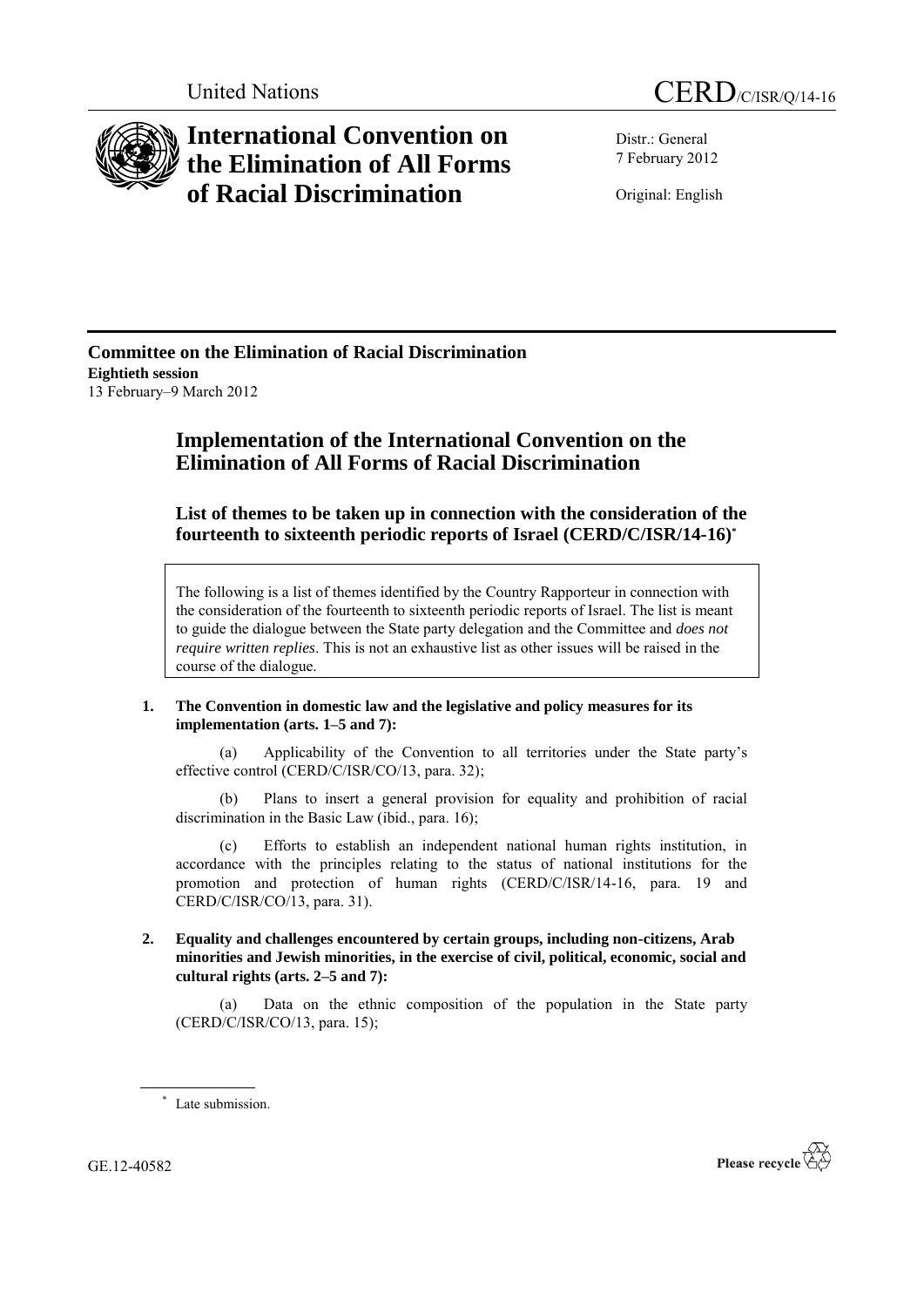(b) Measures taken to mitigate segregation between the Jewish population and minority populations (Palestinians citizens of Israel and Bedouins, mainly) (CERD/C/ISR/CO/13, paras. 22-23 and CERD/C/ISR/14-16, paras. 51-64 and 66-74);

(c) The notion of a Jewish State and its relationship with the right to nationality and entry into Israel (CERD/C/ISR/CO/13, paras. 17 and 20 and CERD/C/ISR/14-16, paras. 383-394 and 407), and equality in the right to return to one's own country and possess property (CERD/C/ISR/CO/13, para. 18 and CERD/C/ISR/14-16, paras. 402-418);

(d) Recent data on equal access to and use of State land, the right to housing (CERD/C/ISR/14-16, paras. 521-531 and 546), the right to perform military service (ibid., paras. 88-90 and 546-549, and CERD/C/ISR/CO/13, para. 21), equal access to education for all, including for Jewish and Arab minorities (CERD/C/ISR/CO/13, para. 24, CERD/C/ISR/14-16, paras. 145-146, 656-744, 671), access to political representation, including financing political campaigns (CERD/C/ISR/14-16, paras. 314-324), access to work (ibid., paras. 328-366, 461-491, 407 in fine and CERD/C/ISR/CO/13, para. 24). The principle of non-discrimination in the right to marry, including for Israeli-Palestinian couples (CERD/C/ISR/14-16, para. 395);

(e) Right of the Bedouins to own, develop, control and use their communal lands, territories and resources (CERD/C/ISR/CO/13, para. 25, CERD/C/ISR/14-16, paras. 550-578, 615-628) and their access to basic services (CERD/C/ISR/14-16, paras. 369-374, 633-645, 745-754);

(f) Right of migrant workers (including Palestinian workers) to equal access to human rights in the light of paragraph 4 of general recommendation No. 30 (2004) on discrimination against non-citizens (CERD/C/ISR/CO/13, para. 26, CERD/C/ISR/14-16, paras. 230-295), asylum process for asylum-seekers and refugees (CERD/C/ISR/14-16, paras. 306, 308, 451-457) as well as the specific situation of irregular immigrants (including minors) (CERD/C/ISR/14-16, para. 299).

#### **3. Availability of remedies in cases of racial discrimination (arts. 4 and 6):**

(a) Recent data on investigations and proceedings (data after 2008) related to hate speech and incitement to racial hatred (section 144 of the Penal Code); and their outcomes, including the sentence handed down and remedy for the victims (CERD/C/ISR/14-16, paras. 166-170 and 173-175 and CERD/C/ISR/CO/13, para. 29);

(b) Recent data on complaints filed against law enforcement officials for racially discriminatory acts and their outcomes, including the sentence handed down and remedy for victims (CERD/C/ISR/14-16, paras. 196-211, 45-49 and 215-228 and CERD/C/ISR/CO/13, para. 30);

### **4. Situation of Palestinian communities (arts. 2, 3, 5 and 6) under the State party's effective control:**

(a) Freedom of movement in the Occupied Palestinian Territory, including East Jerusalem and the possibility to visit relatives detained on the territory of the State party (CERD/C/ISR/CO/13, paras. 33 and 34);

(b) Right to adequate housing/property and access to land (planning and zoning) (CERD/C/ISR/14-16, paras. 532-544); basic services and resources, including water resources, and action taken against public and private actors impeding such access (CERD/C/ISR/CO/13, para. 35);

(c) Right to security of persons: recent data on the occurrence of violence by Jewish settlers (CERD/C/ISR/CO/13, para. 37) and racially motivated acts by